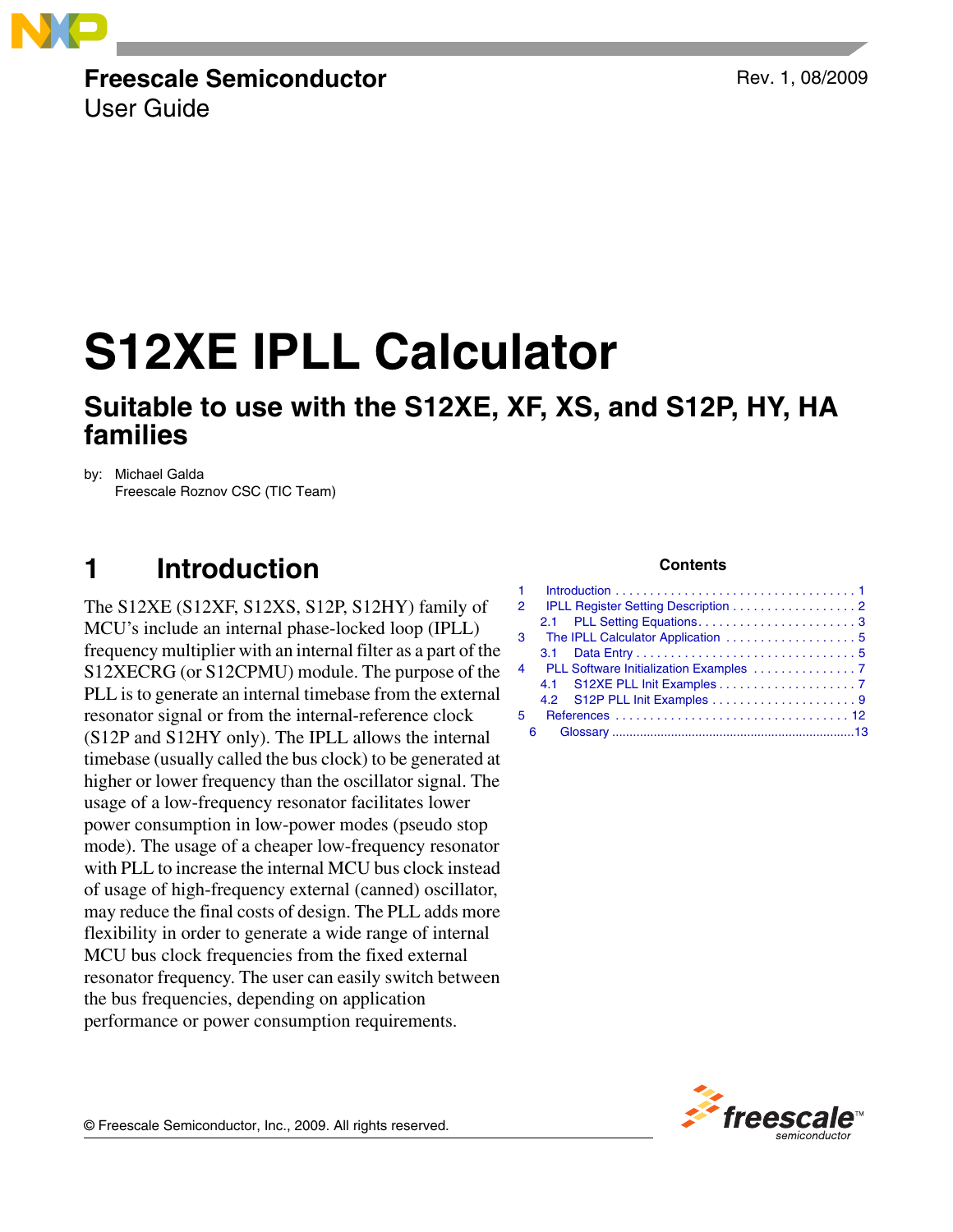

### **IPLL Register Setting Description**

The IPLL allows to set an appropriate internal MCU bus clock, in order to achieve correct timing for the internal MCU modules (like SCI, timer modules, and so on), even if the external resonator frequency is not suitable for proper timing. The IPLL (unlike the PLL module on S12(X) ) doesn't require any external filter components.

### **NOTE**

Sections referring to S12P are generally valid also for the S12HY family, due to module compatibility.

## <span id="page-1-0"></span>**2 IPLL Register Setting Description**

The SYNR, REFDV, and POSTDIV registers are responsible for the PLL frequency settings.

The following rules, equations, and frequency limitations are considered by the IPLL calculator utility to achieve maximum stability and shortest PLL locking time.





The VCOFRQ[1:0] bits are used to configure the VCO gain for optimal stability and lock time. For correct IPLL operation, the VCOFRQ[1:0] bits have to be selected according to the actual target VCOCLK frequency, as shown in the following table:

| <b>VCOCLK Frequency Ranges</b> | VCOFRQ[1:0] |
|--------------------------------|-------------|
| 32 MHz $\le$ fvco $\le$ 48 MHz | იი          |
| 48 MHz $<$ fvco $\leq$ 80 MHz  | 01          |
| Reserved                       | 10          |
| 80 MHz $<$ fyco $<=120$ MHz    | 11          |

### **Table 1. VCO Frequency Selection**

Setting the VCOFRQ[1:0] bits wrongly can result in a non-functional IPLL (no locking and/or insufficient stability).



**S12XE IPLL Calculator, Rev. 1**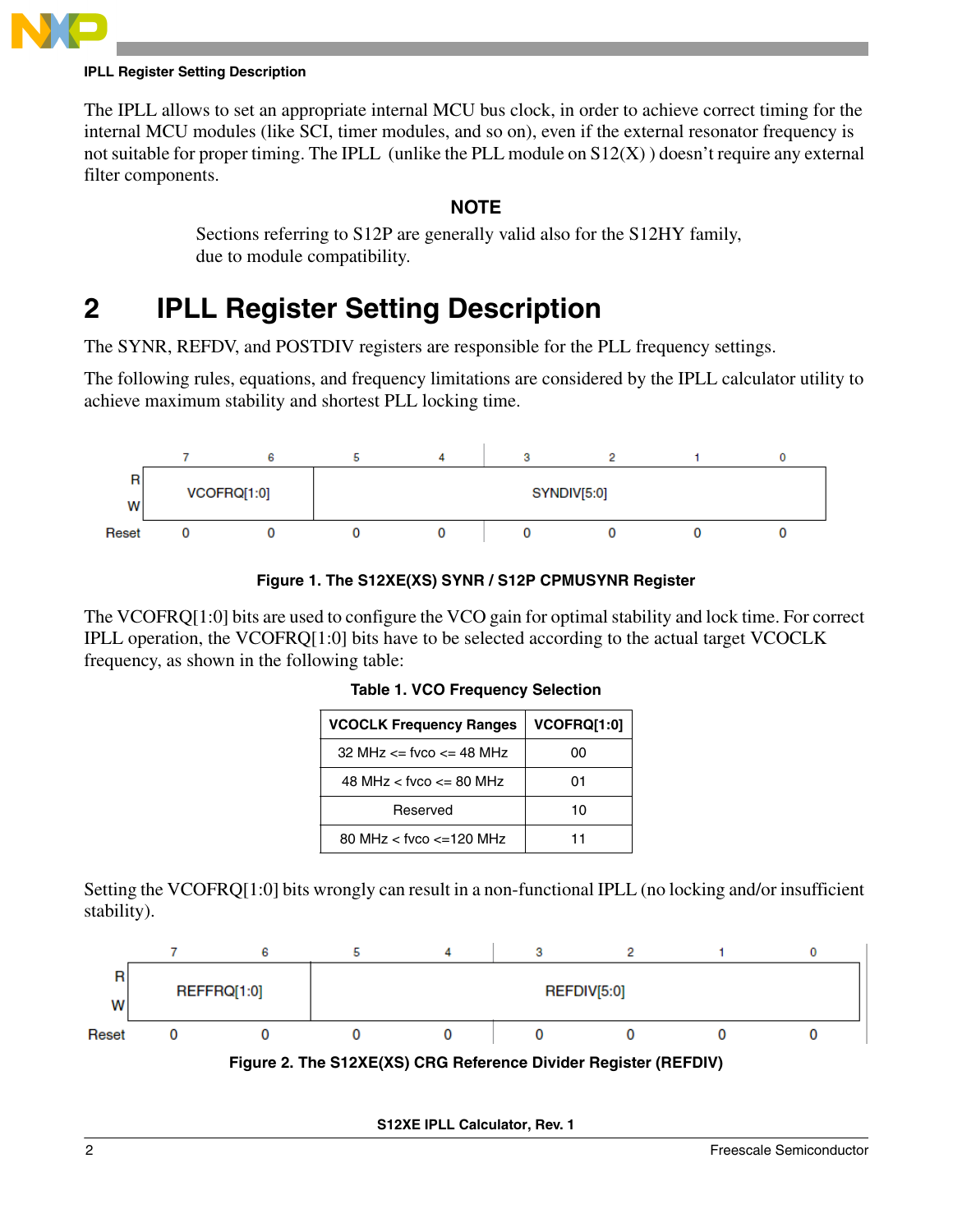

### **IPLL Register Setting Description**



**Figure 3. The S12P CPMU Reference Divider Register (CPMUREFDIV)**

The REFFRQ[1:0] bits are used to configure the internal IPLL filter for optimal stability and lock time. For correct IPLL operation, the REFFRQ[1:0] bits have to be selected according to actual REFCLK frequency as shown in the following table:



### **Table 2. Reference Clock Frequency Selection**

**REFCLK Frequency Ranges | REFFRQ[1:0]** 



### **NOTE**

If POSTDIV = \$00, the f<sub>PLL</sub> is identical to f<sub>VCO</sub> (divide by one).

## <span id="page-2-0"></span>**2.1 PLL Setting Equations**

### **2.1.1 Equations Valid for S12XE**

$$
f_{VCO} = 2 \times f_{OSC} \times \frac{(SYNDIV + 1)}{(REFDIV + 1)}
$$
Eqn. 1

$$
f_{REF} = \frac{f_{osc}}{(REFDIV + 1)}
$$
Eqn. 2

$$
f_{PLL} = \frac{f_{VCO}}{(2 \times POSTDIV)}
$$
Eqn. 3

**S12XE IPLL Calculator, Rev. 1**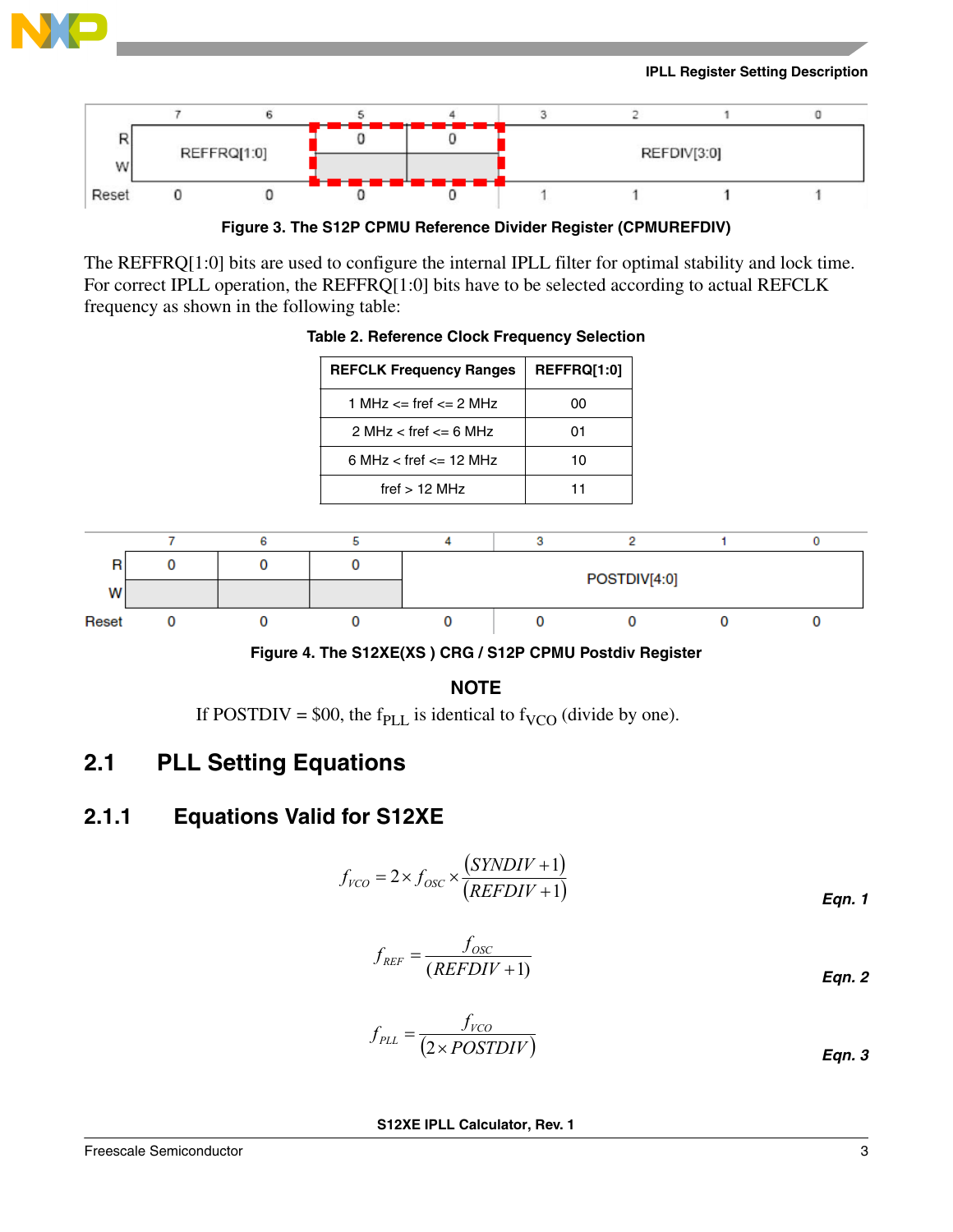

### **IPLL Register Setting Description**

If PLL is selected (PLLSEL  $= 1$ ):

$$
f_{\text{BUS}} = \frac{f_{\text{PLL}}}{2}
$$
Eqn. 4

## **2.1.2 Formulas Valid for S12P (S12HY)**

If PLL is locked  $(LOCK = 1)$ , then:

$$
f_{PLL(CRG)} = \frac{f_{VCO}}{(1 + POSTDIV)}
$$
Eqn. 5

If PLL is not locked  $(LOCK = 0)$ , then:

$$
f_{PLL(CPMU)} = \frac{f_{VCO}}{4}
$$
Eqn. 6

If the external oscillator is enabled  $(OSCE = 1)$  — PLL engaged external mode (PEE), then:

$$
f_{REF} = \frac{f_{osc}}{(REFDIV+1)}
$$
Eqn. 7

If the external oscillator is disabled  $(OSCE = 0)$  — PLL Engaged Internal Mode (PEI), then:

$$
f_{REF} = f_{IRC1M} = 1.000MHz
$$
Eqn. 8

If PLL is selected (PLLSEL  $= 1$ ), then:

$$
f_{\text{BUS}} = \frac{f_{\text{PLL}}}{2}
$$
Eqn. 9

### **Table 3. Frequency Limitations for S12XE, XS, S12P, and S12HY**

<span id="page-3-0"></span>

|                            | S12XE(XF)      |      |                | <b>S12P (S12HY)</b><br><b>S12XS</b> |                |      |            | <b>NOTE</b>            |
|----------------------------|----------------|------|----------------|-------------------------------------|----------------|------|------------|------------------------|
| frequency                  | min.           | max. | min.           | max.                                | min.           | max. |            |                        |
| $f_{\rm{OSC\,(LCP)}}$      | $\overline{4}$ | 16   | 4              | 16                                  | $\overline{4}$ | 16   | <b>MHz</b> | loop-controlled pierce |
| $f_{\rm{OSC}}$ (FSP)       | $\overline{c}$ | 40   | $\overline{c}$ | 40                                  | -              | –    | <b>MHz</b> | full-swing pierce      |
| $f_{\mathsf{OSC\,(ext.)}}$ | $\overline{c}$ | 50   | $\overline{c}$ | 50                                  | ۰              | -    | <b>MHz</b> | external square clock  |
| f <sub>BUS</sub>           | 0.5            | 50   | 0.5            | 40                                  | 0.5            | 32   | <b>MHz</b> |                        |
| f <sub>REF</sub>           | 1              | 40   | 1              | 40                                  |                | 40   | <b>MHz</b> |                        |
| f <sub>vco</sub>           | 32             | 120  | 32             | 120                                 | 32             | 64   | <b>MHz</b> |                        |

**S12XE IPLL Calculator, Rev. 1** NOTE:  $f_{\rm OSC}$  is limited to 4–16 MHz in LCP mode, 2–40 MHz in FSP mode, and 2–50 MHz for external clk.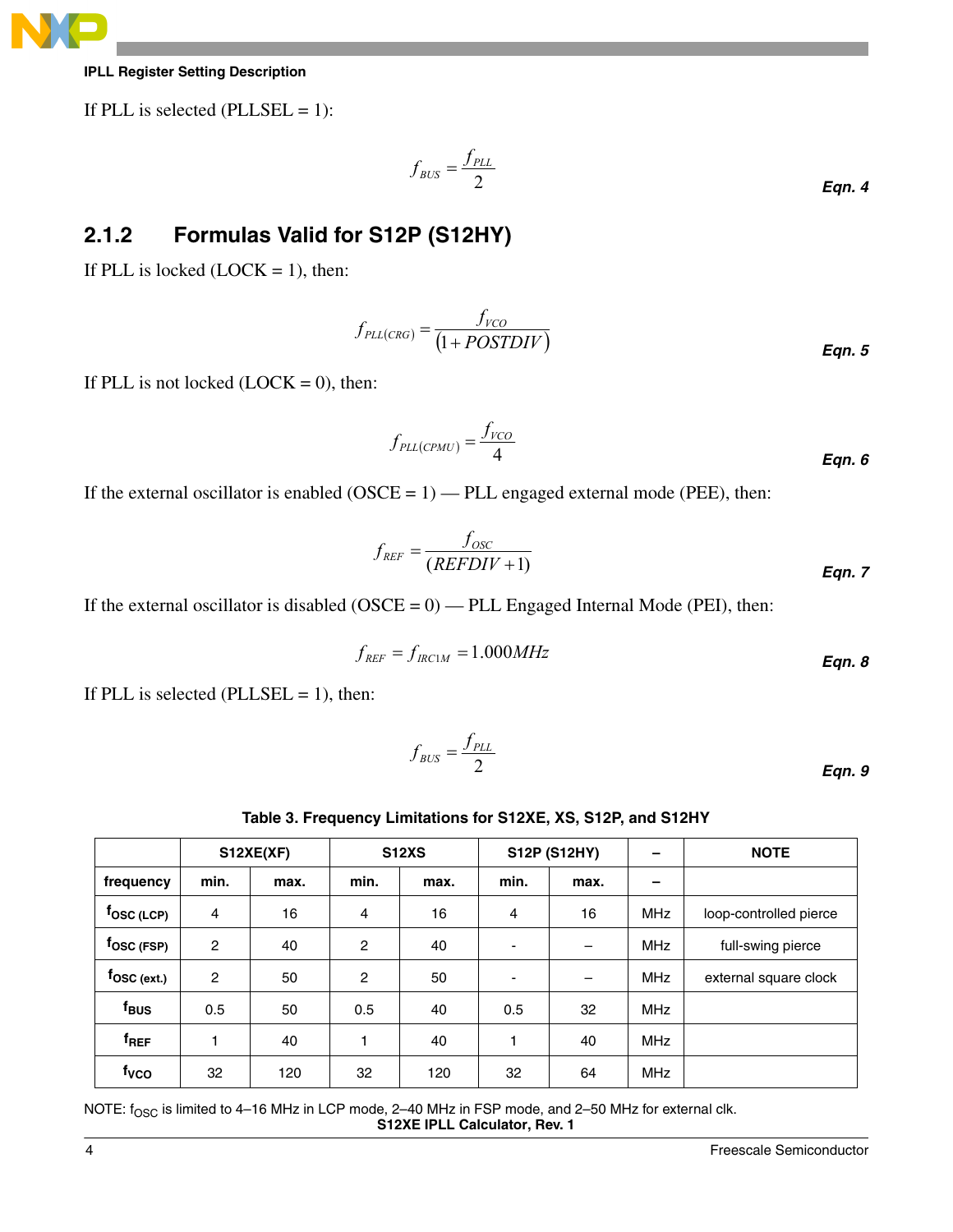

### **NOTE**

The following rules help to achieve optimum stability and shortest lock time possible:

- Use the lowest possible  $f_{VCO}$  /  $f_{REF}$  ratio (SYNDIV value).
- Use the highest possible REFCLK frequency  $f_{REF}$ .

## <span id="page-4-0"></span>**3 The IPLL Calculator Application**

The S12XE IPLL filter calculator application has been written in free Borland Turbo C++ Explorer IDE, available at http://www.turboexplorer.com/cpp.

Calculator is run by executing the file S12XE\_IPLL\_Calc.exe on a PC, running a Windows<sup>TM</sup> XP OS. The application window shown in [Figure 5](#page-4-2) is presented.

| <b>S12XE iPLL Calculator ver. 1.03</b><br>∃l × |                   |                      |                        |            |
|------------------------------------------------|-------------------|----------------------|------------------------|------------|
| Select Frequency:                              |                   | Register settings:   |                        |            |
| $\blacksquare$ MHz<br>4,0000<br>Oscillator     |                   |                      | $SYNR$ $ 0 \times 03 $ | hex        |
| $\nabla$ Integer osc. only                     |                   |                      |                        |            |
| Add New Osc                                    |                   | REFDV 0x40           |                        | hex        |
|                                                |                   |                      |                        |            |
| Bus Freq. 16,00000   V   MHz                   |                   | POSTDIV 0x00         |                        | hex        |
| Select MCU Family:                             | <b>Statistics</b> |                      |                        |            |
| $\bullet$ S12XE (XF, XS)                       |                   | VCO Freq. 32,00      |                        | MHz        |
| $C$ S12P (S12HY)                               |                   |                      |                        |            |
|                                                |                   | REFCLK Freq. 4,00    |                        | <b>MHz</b> |
|                                                |                   |                      |                        |            |
|                                                |                   | Max Lock time 214,00 |                        | <b>US</b>  |
| <b>S12XE</b>                                   |                   | <b>FDIV</b>          | Ox03                   | hex        |
|                                                |                   |                      |                        |            |
|                                                |                   |                      |                        |            |
| S12XE (XF, XS, P, HY) iPLL calculator<br>About |                   |                      |                        |            |

**Figure 5. The S12XE IPLL Calculator**

## <span id="page-4-2"></span><span id="page-4-1"></span>**3.1 Data Entry**

The following data is required in order to calculate the correct register values.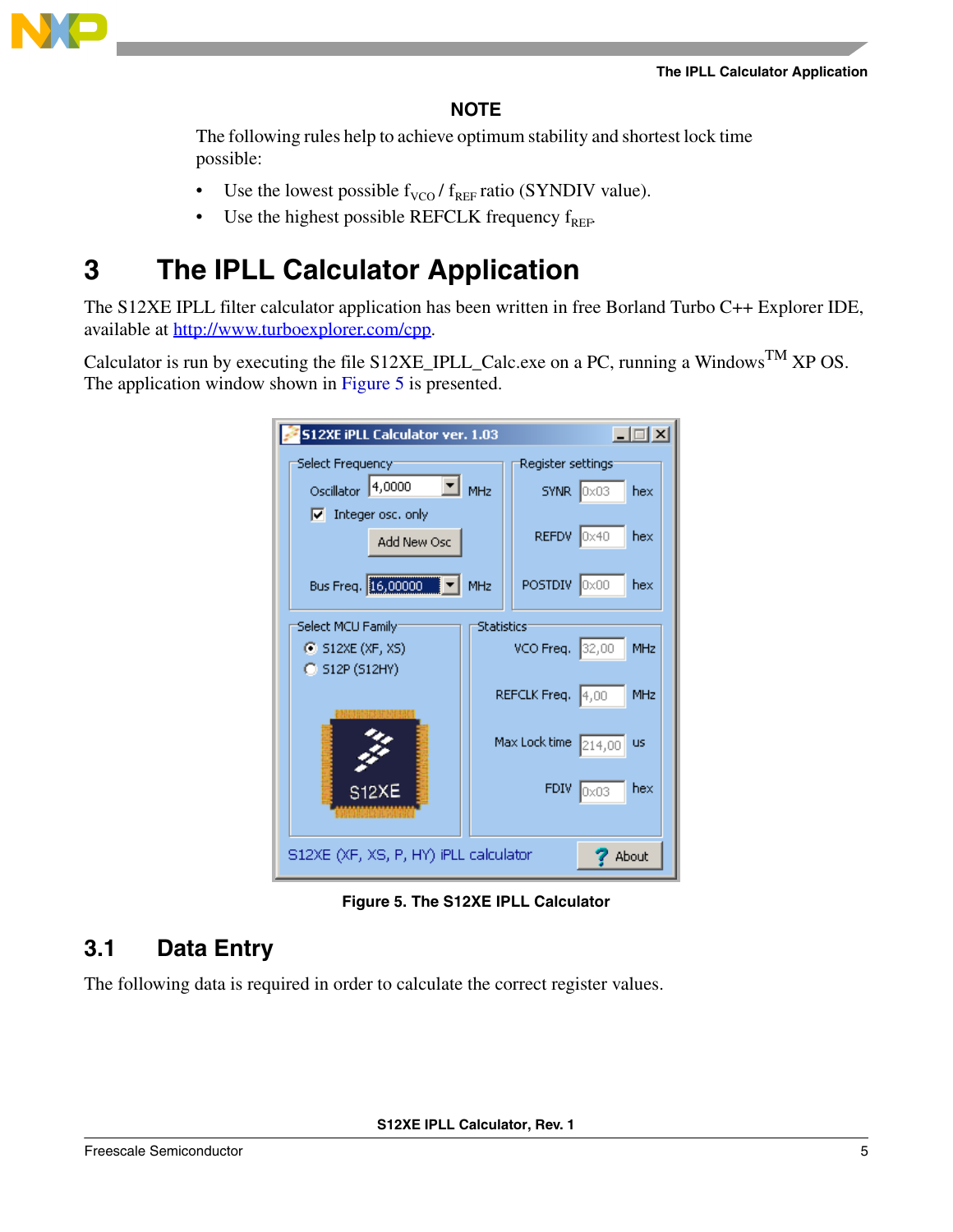

**The IPLL Calculator Application**

## **3.1.1 The MCU Family**

Since there are some differences between S12XE, XS, S12P, and S12HY register settings and frequency limitations (See [Section 2.1, "PLL Setting Equations](#page-2-0)"), the user has to select the appropriate MCU family by the radio button.

## **3.1.2 Oscillator Frequency**

The oscillator frequency in units of MHz is picked from the Oscillator listbox. A PC mouse or keyboard input can be used. The basic set of the most often manufactured resonator frequencies in range 2–50 MHz are stored in the internal database. Only the integer frequency values are available in the list by default. Uncheck the checkbox window to show the complete list of all manufactured and user-defined frequencies from the internal database. The user can add a new oscillator frequency by clicking the Add New Osc button. The user-defined oscillator frequency will be stored in the myosc.cfg file in the application directory. The newly-added oscillator frequency will appear at the end of the Oscillator list after restarting the calculator application. Depending on the selected MCU family, only the valid and suitable oscillator frequencies are shown in the Oscillator listbox window. See [Table 3](#page-3-0) for more details.

### **NOTE**

If the S12P (S12HY) MCU family is selected and 1.000 MHz internal reference clock (IRC) is picked,  $f_{REF}$  is fixed to  $f_{IRC1M}$ .

$$
f_{REF} = f_{IRC1M} = 1.000 MHz
$$
Eqn. 10

## **3.1.3 Bus Frequency**

The required MCU-bus frequency is selected from the Bus Freq listbox window.

Depending on the selected MCU family, only the bus frequencies from the allowed bus ranges are shown in the Oscillator listbox window. See [Table 3](#page-3-0) for more details.

## **3.1.4 Output Results**

If any bus frequency is picked, the correct register settings are calculated by the application, allowed  $f_{VCO}$ and f<sub>REF</sub> ranges are considered by the application. The SYNR, REFDV, and POSTDIV register values are displayed in hexadecimal format in the appropriate boxes.

The VCO frequency, reference frequency, and maximum PLL lock time are calculated and displayed in the Statistic window.

The FDIV (FCLKDIV) register value is important for proper internal flash state-machine timing, in case the internal flash or emulated EEPROM is used by the embedded application. Correct FDIV is chosen from the appropriate lookup table, depending either on the selected oscillator frequency (S12XE, XF, XS), or the internal bus frequency (S12P, S12HY). Correct flash clock frequency range is checked.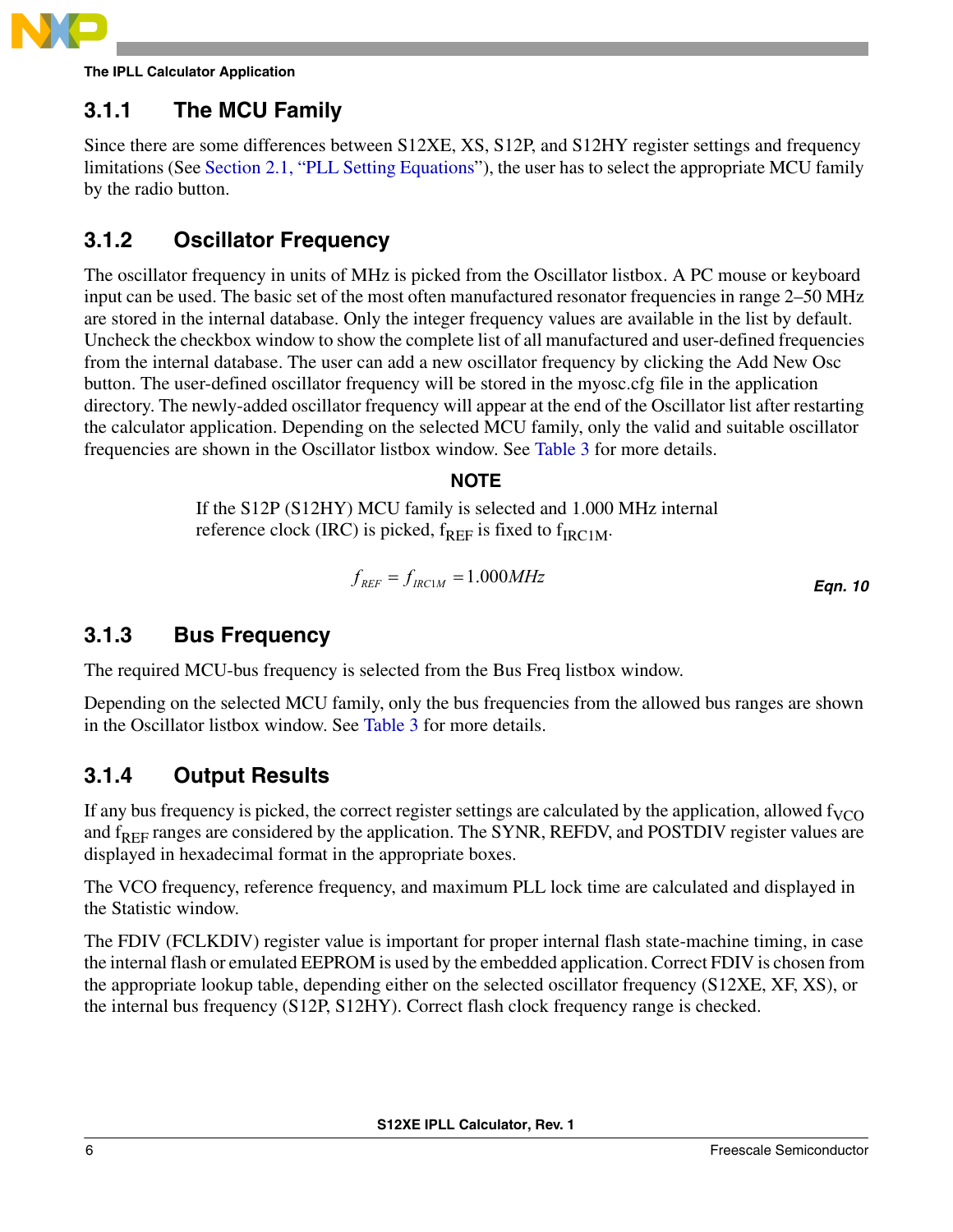The PLL locking time is defined as follows:

*Eqn. 11*

$$
t_{lock}[\mu s]=150+\frac{256}{f_{REF}[MHz]}
$$

## <span id="page-6-0"></span>**4 PLL Software Initialization Examples**

## <span id="page-6-1"></span>**4.1 S12XE PLL Init Examples**

## **4.1.1 Basic S12XE PLL Init**

```
//----------------------------------------------------------------------------
// **** S12XE PLL_init example ****
//----------------------------------------------------------------------------
void PLL_init(unsigned char synr, unsigned char refdv, unsigned char postdiv)
{
 PLLCTL = 0B00000001; // CME=0, PLLON=0, FM1=0, FM2=0, FSTWKP=0, PRE=0, PCE=0, SCME=1
 CLKSEL = 0B00000011; // PLLSEL=0, PSTP=0, PLLWAI=0, RTIWAI=1, COPWAI=1
SYNR = synr; \frac{1}{2} // Set the multiplier register
REFDV = refdv; \frac{1}{2} // Set the divider register
  POSTDIV = postdiv; // Set the post divider register
 PLLCTL PLLON = 1; // Enable the Phase Lock Loop
 while(!CRGFLG LOCK); // Wait till the PLL VCO is within tolerance
CLKSEL PLLSEL = 1; // Select clock source from PLLCLK
 //ECLKCTL_NECLK=0; // Enable the BusClk output at ECLK pin
}
//----------------------------------------------------------------------------
```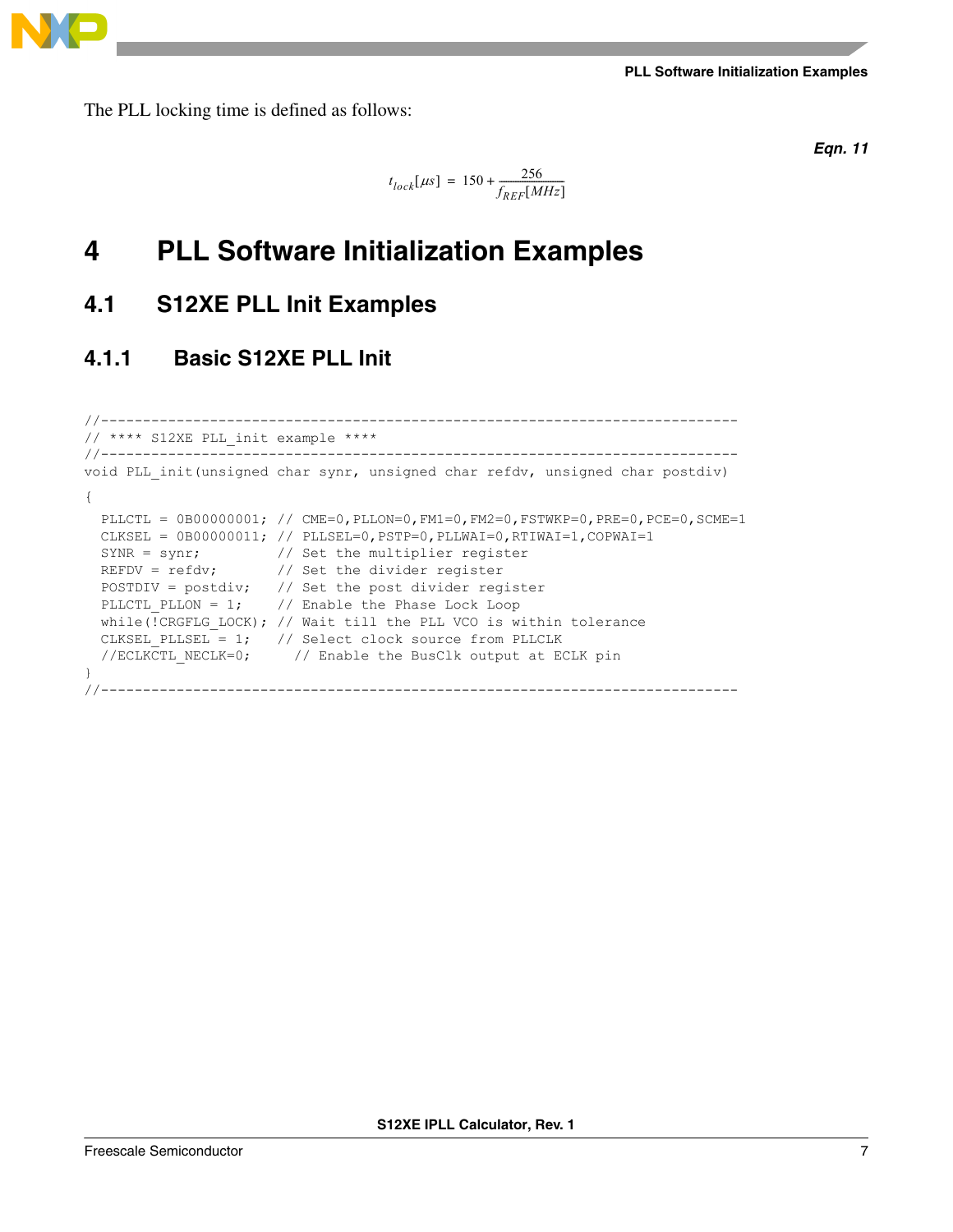

## **4.1.2 S12XE PLL Init with Timeout and Status Checking**

```
//----------------------------------------------------------------------------
// **** S12XE PLL_init example with status checking and timeout ****
// return 0 - OK// 1 - Error - PLL not locked
//----------------------------------------------------------------------------
unsigned char PLL init(unsigned char synr, unsigned char refdv, unsigned char postdiv)
{
  unsigned int timeout=0xffff; // aux. var. to make small SW delay
 PLLCTL = 0B00000001; // CME=0, PLLON=0, FM1=0, FM2=0, FSTWKP=0, PRE=0, PCE=0, SCME=1
 CLKSEL = 0B00000011; // PLLSEL=0, PSTP=0, PLLWAI=0, RTIWAI=1, COPWAI=1
 SYNR = synr; \frac{1}{2} // Set the multiplier register
 REFDV = refdv; // Set the divider register
  POSTDIV = postdiv; // Set the post divider register
 PLLCTL PLLON = 1; // Enable the Phase Lock Loop
   // Wait till the PLL VCO is within tolerance
 while((!CRGFLG LOCK)&&( timeout-- != 0));
 if(timeout == 0) \qquad // PLL didn't lock for some reason
    return(1); // return error
  CRGFLG = 0x10; // Ensure clearing of LOCKIF flag
CRGINT LOCKIE = 1; // Enable PLL lock interrupt – to know if it loses clock
 CLKSEL_PLLSEL = 1; // Select clock source from PLLCLK
   if(CLKSEL_PLLSEL != 1) // will only be set if the PLL was still locked
   return(1); \frac{1}{1} // return error if loss of lock
  return(0); // else return OK
}
//----------------------------------------------------------------------------
//----------------------------------------------------------------------------
// PLL_LOCK_ISR
// Triggered when PLL lock status changed (locked / unlocked)
//----------------------------------------------------------------------------
#pragma CODE_SEG NON_BANKED
interrupt 28 void PLL_LOCK_ISR(void)
{ 
  CRGFLG = 0x10; // Clear LOCKIF flag
 if(CRGFLG LOCK == 0) {
    //do something here
   }
  else
   {
    //do something here
 }
}
#pragma CODE_SEG DEFAULT
//----------------------------------------------------------------------------
```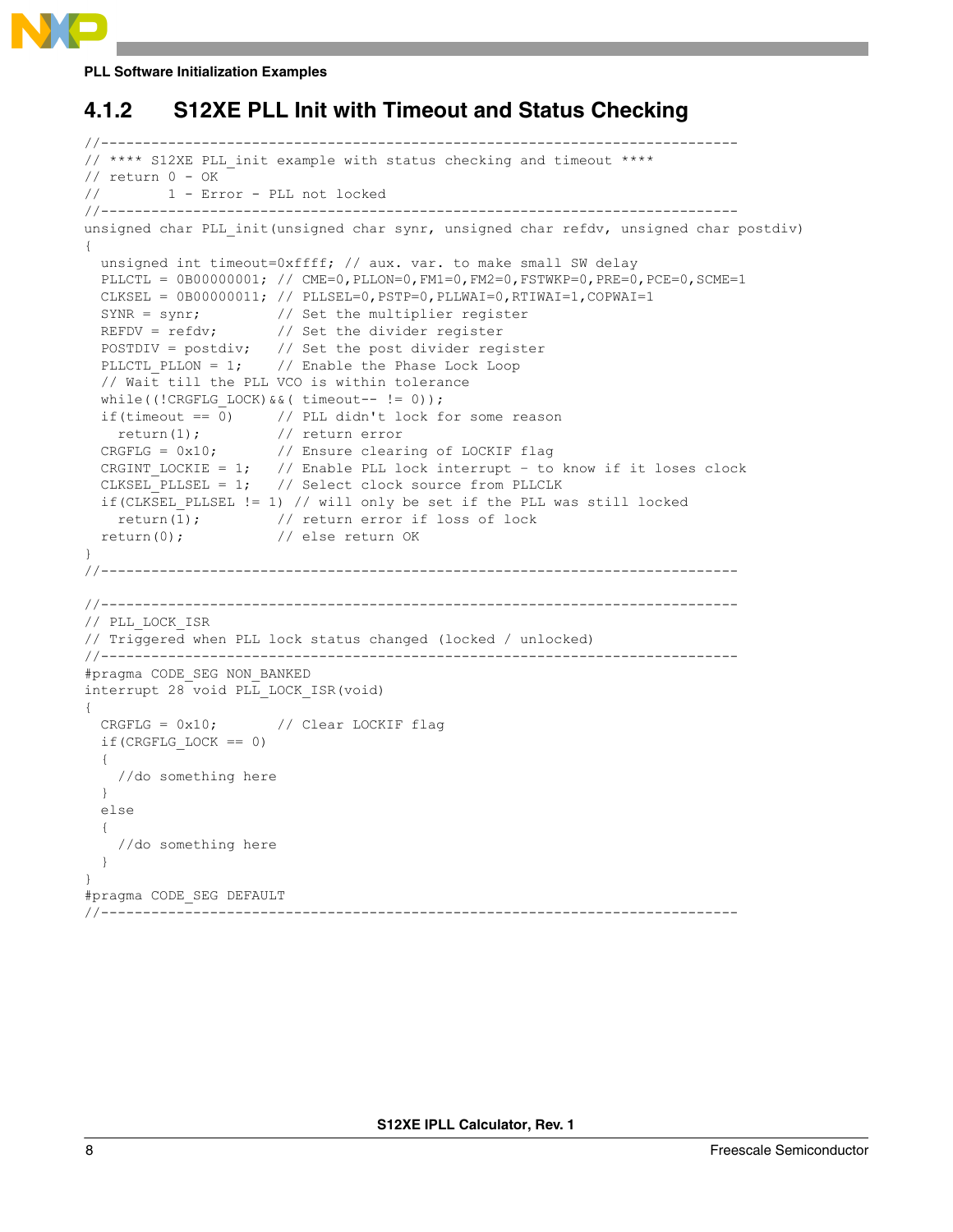

## <span id="page-8-0"></span>**4.2 S12P PLL Init Examples**

### **4.2.1 S12P PLL Init in PEI Mode**

```
//----------------------------------
// **** S12P PLL_init in PEI mode ****
// - PLL Engaged, Internal Reference Clock used
//----------------------------------------------------------------------------
void PLL init PEI(unsigned char synr, unsigned char refdv, unsigned char postdiv)
{
  CPMUSYNR = synr; // Set the multiplier register
  CPMUREFDIV = refdv; // Set the ref. divider register
  CPMUPOSTDIV = postdiv;// Set the post divider register
 while(!CPMUFLG LOCK); // Wait till the PLL VCO is within tolerance (PLL locked)
  //now the PLL has been locked and fpll = fvco / (POSTDIV + 1)
  //ECLKCTL NECLK=0; // Enable the BusClk output at ECLK pin
}
//----------------------------------------------------------------------------
```
### **4.2.2 S12P Basic Init in PEE Mode**

```
//----------------------------------------------------------------------------
// **** S12P PLL_init in PEE mode **** 
// - PLL Engaged, External Reference Clock used
//----------------------------------------------------------------------------
void PLL init PEE(unsigned char synr, unsigned char refdv, unsigned char postdiv)
{
  CPMUSYNR = synr; // Set the multiplier register
 CPMUREFDIV = refdv; // Set the ref. divider register
  CPMUPOSTDIV = postdiv;// Set the post divider register
 //if(OSCE = 0) then fref = fIRC1M//if(OSCE = 1) then fref = fosc / (REFDIV + 1)CPMUOSC OSCE = 1; //enable external oscillator OSCE
   //Wait for the UPOSC bit to be set, indicating the oscillator start up
 while(CPMUFLG UPOSC == 0);
 while(!CPMUFLG LOCK); // Wait till the PLL VCO is within tolerance (PLL locked)
 //now the PLL has been locked and fpll = fvco / (POSTDIV + 1)
 //ECLKCTL NECLK=0; \frac{1}{2} // Enable the BusClk output at ECLK pin
}
//----------------------------------------------------------------------------
```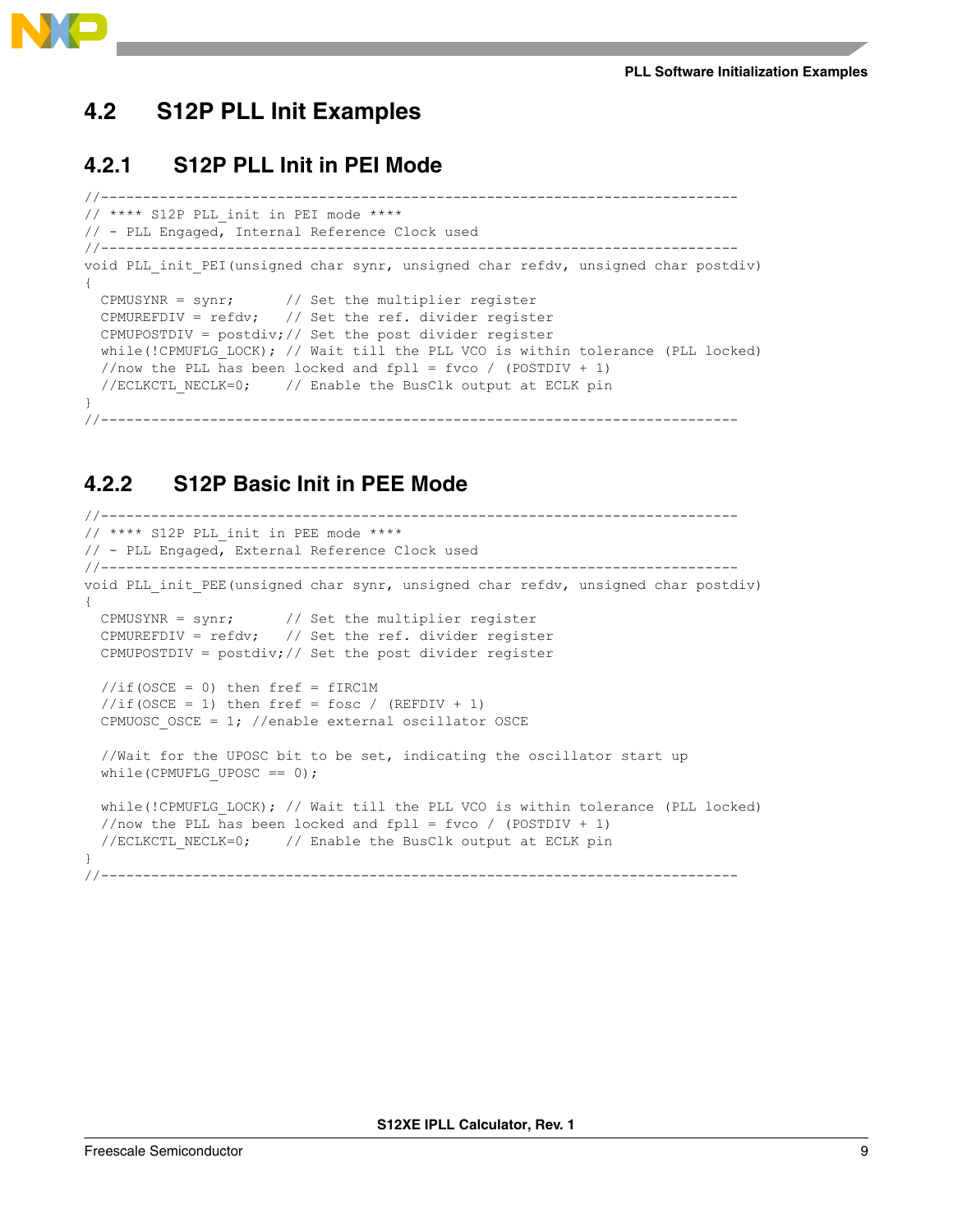## **4.2.3 S12P Init in PEE Mode with Timeout & Status Checking**

```
//----------------------------------------------------------------------------
// **** S12P PLL init in PEE mode with status checking and timeout ****
// - PLL Engaged, External Reference Clock used
// return 0 - OK
// 1 - Error - PLL not locked, oscillator start up error
//----------------------------------------------------------------------------
unsigned char PLL init PEE(unsigned char synr, unsigned char refdv, unsigned char postdiv)
{
  unsigned int timeout=0xffff; // aux. var. to make small SW delay
 unsigned char i; // aux. var.
  CPMUSYNR = synr; // Set the multiplier register
  CPMUREFDIV = refdv; // Set the ref. divider register
  CPMUPOSTDIV = postdiv;// Set the post divider register
 //if external oscillator is disabled (OSCE = 0) then fref = fIRC1M
  //if external oscillator is enabled (OSCE = 1) then fref = fosc / (REFDIV + 1)
 CPMUOSC OSCE = 1; //enable external oscillator OSCE
   //Wait for the UPOSC bit to be set, indicating the oscillator start up
 while((!CPMUFLG_UPOSC) &&&&&(timeout-- != 0)) {
   for(i=0;i<20;i++){asm nop;}
  \frac{1}{2} total timeout delay > ~ 100ms
  if(timeout == 0) return(1); // Oscillator doesn't started properly, return error
   // Wait till the PLL VCO is within tolerance
   timeout=0xffff;
 while((!CPMUFLG LOCK)&&( timeout-- != 0));
  if(timeout == 0) // PLL didn't lock for some reason
    return(1); // return error
  CPMUFLG = 0x10; // Ensure clearing of LOCKIF flag
  CPMUINT_LOCKIE = 1; // Enable PLL lock interrupt - to know if it loses clock
   CPMUCLKS_PLLSEL = 1; // Select clock source from PLLCLK
   if(CPMUCLKS_PLLSEL != 1) // will only be set if the PLL was still locked
   return(1); \frac{1}{1} // return error if loss of lock
 return(0); \frac{1}{2} // else return OK
  //now the PLL has been locked and fpll = fvco / (POSTDIV + 1)
  //ECLKCTL NECLK=0; \frac{1}{2} // Enable the BusClk output at ECLK pin
}
//----------------------------------------------------------------------------
```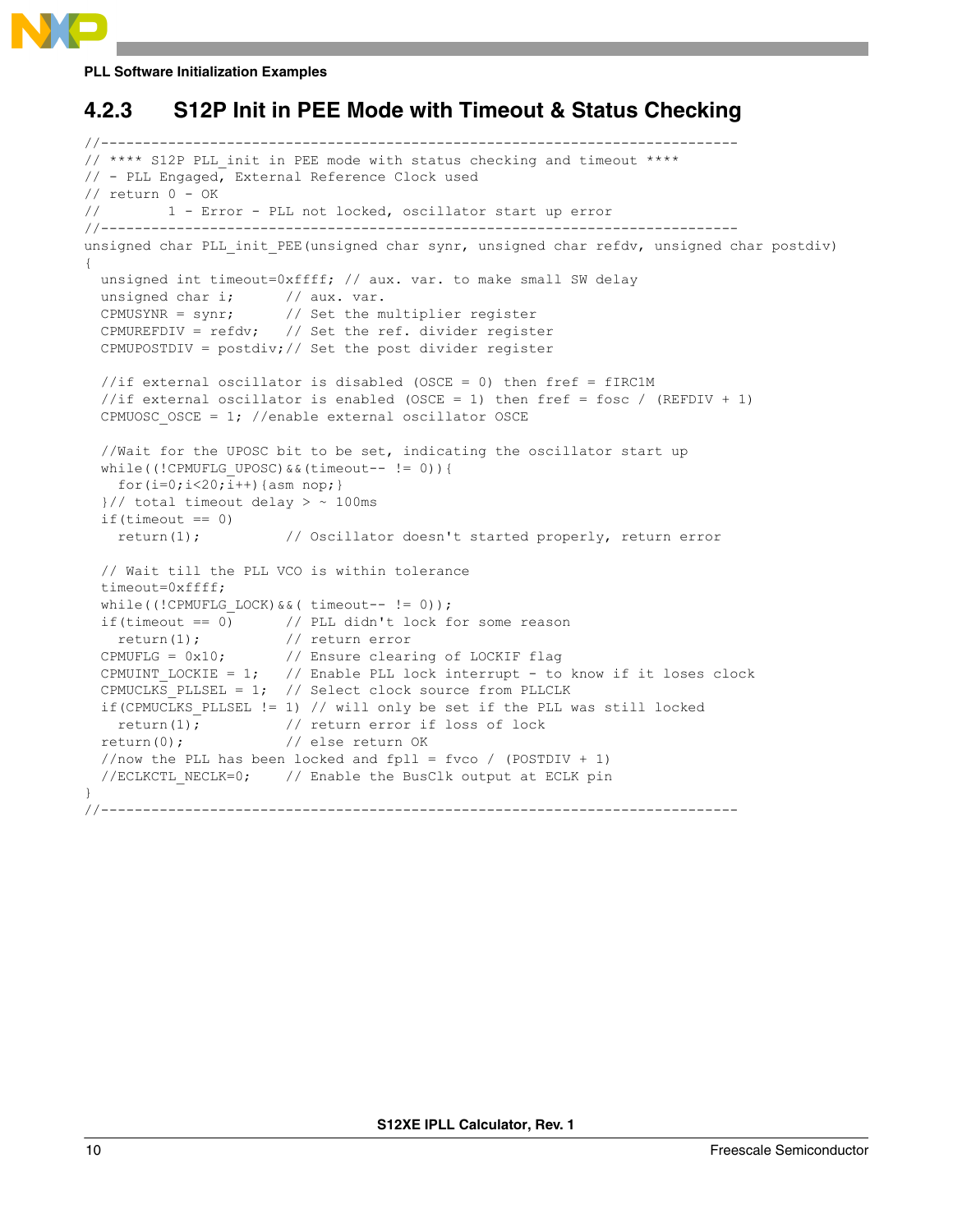

### **4.2.3.1 PLL Lock Interrupt Service Routine**

```
//----------------------------------------------------------------------------
// PLL_LOCK_ISR
// Triggered when PLL lock status changed (locked / unlocked)
//----------------------------------------------------------------------------
#pragma CODE_SEG NON_BANKED
interrupt 28 void PLL_LOCK_ISR(void)
{ 
   CPMUFLG = 0x10; // Clear LOCKIF flag
  if(CPMUFLG LOCK == 0)\{ //do something here
   }
   else
   {
     //do something here
   }
}
#pragma CODE_SEG DEFAULT
                                          //----------------------------------------------------------------------------
```
### **4.2.4 S12P Init in PBE Mode**

First of all, we have to set a valid PEE mode, and then we can switch to PBE mode.

To enter the PBE mode from PEI (PEE) mode take the following steps:

- 1. Make sure the PLL configuration is valid: Program the reference divider (REFDIV[3:0] bits) to divide down the oscillator frequency if necessary.
- 2. Enable the external oscillator (OSCE bit).
- 3. Wait for the oscillator to start up (UPOSC = 1).
- 4. Select the oscillator clock as bus clock (PLLSEL =  $0$ ).

```
//----------------------------------------------------------------------------
// **** S12P CLK_init in PBE mode **** 
// - PLL Bypassed, External Oscillator Clock signal used
//----------------------------------------------------------------------------
void CLK init PBE(unsigned char synr, unsigned char refdv, unsigned char postdiv)
{
   //CPMUSYNR = synr; // Set the multiplier register - optional
   //CPMUREFDIV = refdv; // Set the ref. divider register - optional
   //CPMUPOSTDIV = postdiv;// Set the post divider register - optional
  //if (OSCE = 0) then firef = fIRC1M//if (OSCE = 1) then fref = fosc / (REFDIV + 1)CPMUOSC OSCE = 1; //enable external oscillator OSCE
   //Wait for the UPOSC bit to set, indicating the oscillator start up
 while(CPMUFLG_UPOSC == 0);
   //Set the PLLSEL to 0. System clock derived from OSC now.(fbus = fosc/2)
  CPMUCLKS_PLLSEL = 0;
  //ECLKCTL NECLK=0; // Enable the BusClk output at ECLK pin
}
//----------------------------------------------------------------------------
```
### **S12XE IPLL Calculator, Rev. 1**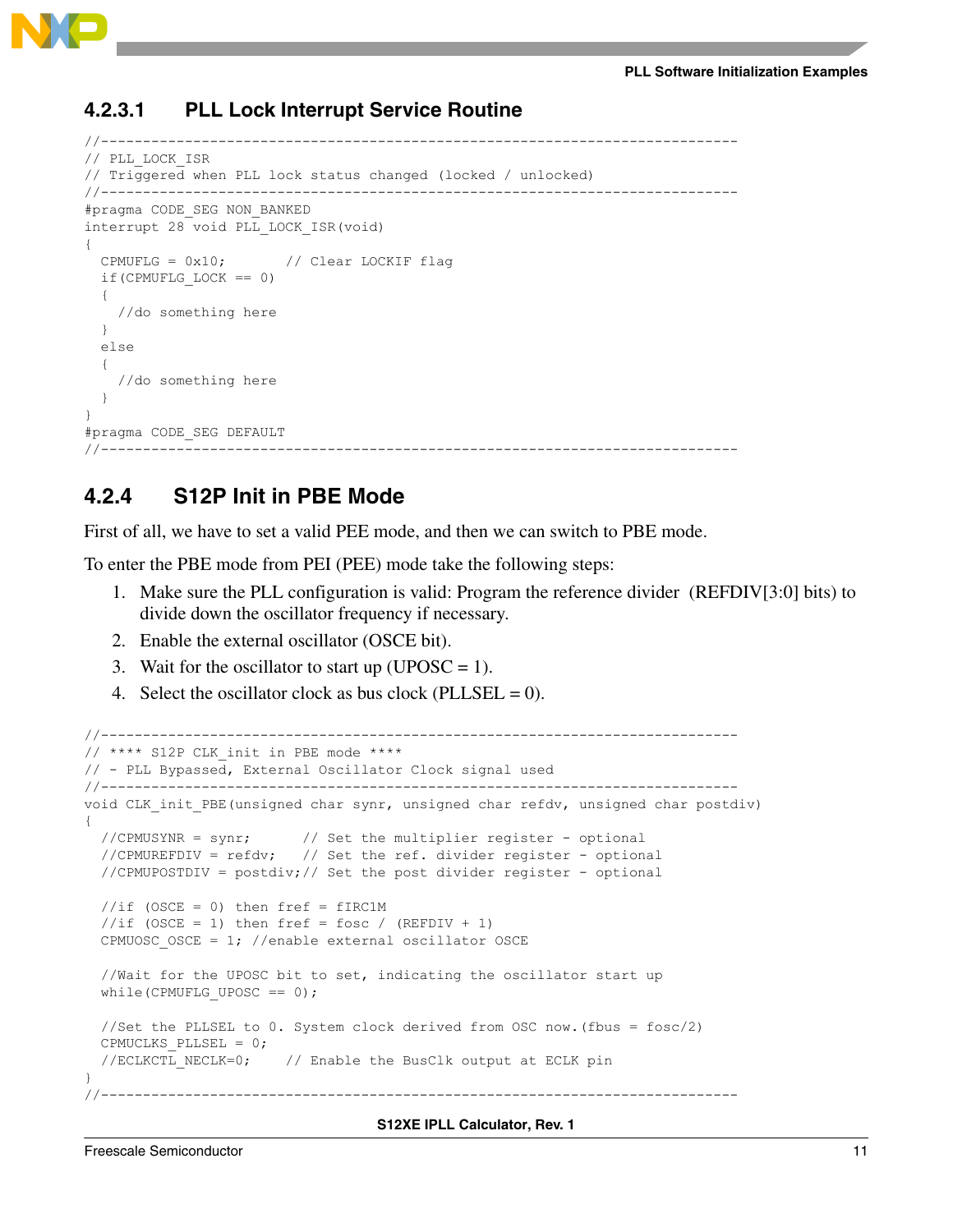

**References**

## **4.2.5 Important Notes for S12P PLL Init**

Writing into the CPMUSYNR or CPMUREFDIV will unlock the PLL.While PLL is unlocked,  $f<sub>pll</sub> = f<sub>vco</sub>/4$  to protect the system from high-core clock frequencies during the PLL stabilization time. If PLL is locked, then  $f<sub>pl</sub> = f<sub>vco</sub>$  / (POSTDIV + 1).

Since the adaptive spike filter uses the VCOCLK (from PLL) to continuously qualify the external oscillator clock, losing the PLL lock status  $(LOCK = 0)$  means losing the oscillator status information as well  $(UPOSC = 0)$ .

The impact of losing the oscillator status in PBE mode is as follows:

- The MSCAN module, which can be configured to run on the oscillator clock, may need to be reconfigured.
- The PLLSEL is set automatically and the bus clock is switched back to the PLL clock.
- Application software needs to be prepared to deal with the impact of losing the oscillator status at any time.

If external oscillator is disabled (OSCE = 0), then  $f_{ref} = f_{IRC1M}$ .

If external oscillator is enabled (OSCE = 1), then  $f_{ref} = f_{osc} / (REFDIV + 1)$ .

## <span id="page-11-0"></span>**5 References**

- *MC9S12XEP100 Reference Manual, MC9S12XEP100RMV1.pdf*
- *MC9S12XS256 Reference Manual, MC9S12XS256RMV1.pdf*
- *MC9S12P Reference Manual, MC9S12P128.pdf*
- *Comparsion of the S12XS CRG Module with S12P CPMU Module, AN3622.pdf*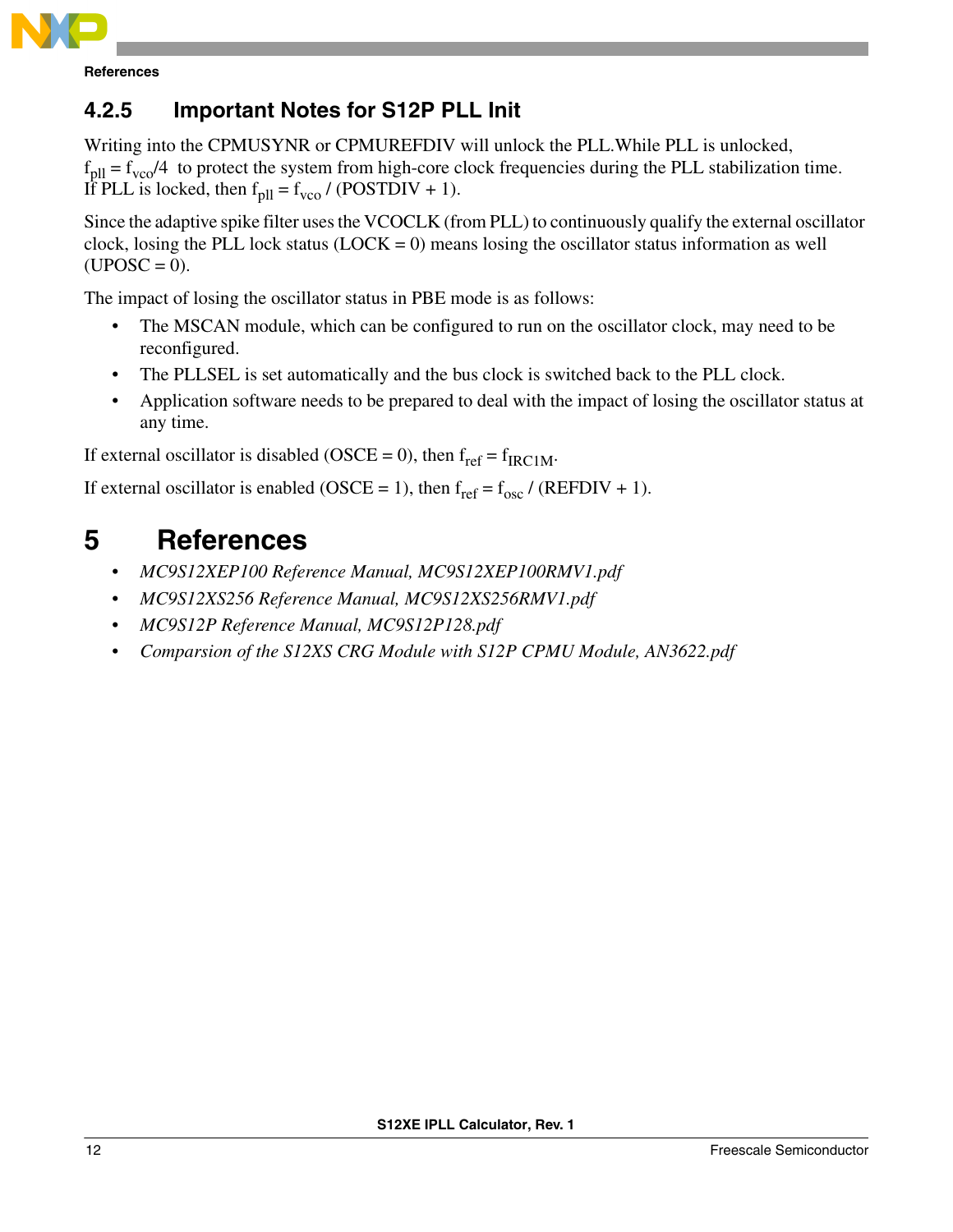

## <span id="page-12-0"></span>**6 Glossary**

 $\overline{\phantom{a}}$ 

|  | <b>Table 4. Glossary Table</b> |  |
|--|--------------------------------|--|
|--|--------------------------------|--|

| Term                | <b>Definition</b>                                                                                                       |
|---------------------|-------------------------------------------------------------------------------------------------------------------------|
| Resonator           | Common term used for the external ceramic resonator, quartz crystal, or active oscillator clock (canned<br>oscillator). |
| Oscillator          | External or internal reference clock source, used by MCU.                                                               |
| External oscillator | external clock reference source                                                                                         |
| $f_{\rm OSC}$       | frequency of oscillator                                                                                                 |
| $f_{\text{BUS}}$    | frequency of internal MCU bus clock                                                                                     |
| $f_{VCO}$           | frequency of PLL voltage-controlled oscillator                                                                          |
| $f_{REF}$           | PLL reference frequency                                                                                                 |
| <b>PEI</b>          | PLL engaged — Internal 1 MHz reference clock is used by PLL to derive MCU bus clock (S12P, S12HY only).                 |
| <b>PEE</b>          | PLL engaged — External reference clock is used by PLL to derive MCU bus clock (S12P, S12HY only).                       |
| <b>PBE</b>          | PLL bypassed — External reference clock is directly used for MCU timing.                                                |